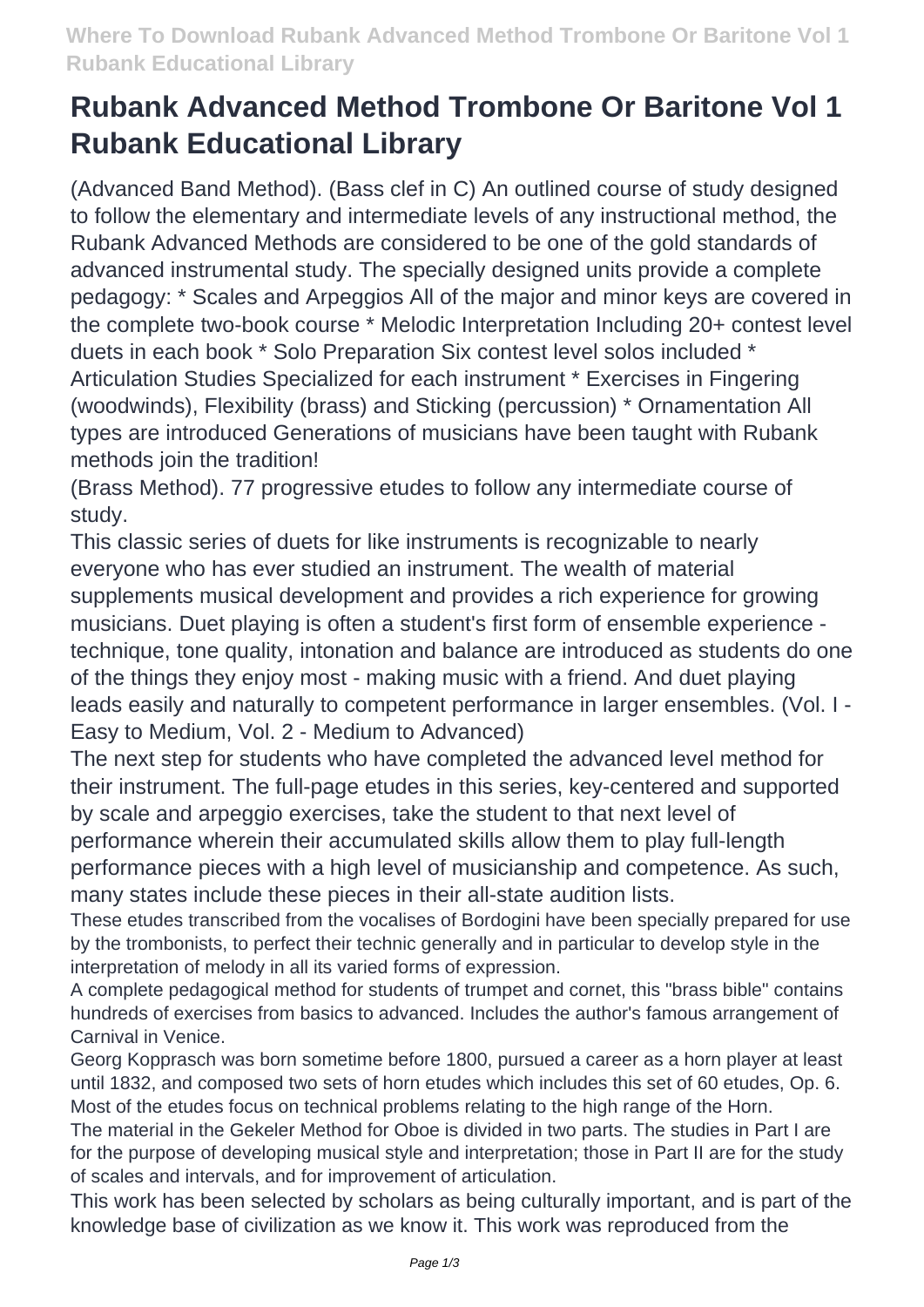## **Where To Download Rubank Advanced Method Trombone Or Baritone Vol 1 Rubank Educational Library**

original artifact, and remains as true to the original work as possible. Therefore, you will see the original copyright references, library stamps (as most of these works have been housed in our most important libraries around the world), and other notations in the work. This work is in the public domain in the United States of America, and possibly other nations. Within the United States, you may freely copy and distribute this work, as no entity (individual or corporate) has a copyright on the body of the work. As a reproduction of a historical artifact, this work may contain missing or blurred pages, poor pictures, errant marks, etc. Scholars believe, and we concur, that this work is important enough to be preserved, reproduced, and made generally available to the public. We appreciate your support of the preservation process, and thank you for being an important part of keeping this knowledge alive and relevant.

(Brass Method). The next step for students who have completed the advanced level method for their instrument. The full-page etudes in this series, key-centered and supported by scale and arpeggio exercises, take the student to that next level of performance wherein their accumulated skills allow them to play full-length performance pieces with a high level of musicianship and competence. As such, many states include these pieces in their all-state audition lists.

(Advanced Band Method). An outlined course of study designed to follow the elementary and intermediate levels of any instructional method, the Rubank Advanced Methods are considered to be one of the gold standards of advanced instrumental study. The specially designed units provide a complete pedagogy: \* Scales and Arpeggios All of the major and minor keys are covered in the complete two-book course \* Melodic Interpretation Including 20+ contest level duets in each book \* Solo Preparation Six contest level solos included \* Articulation Studies Specialized for each instrument \* Exercises in Fingering (woodwinds), Flexibility (brass) and Sticking (percussion) \* Ornamentation All types are introduced Generations of musicians have been taught with Rubank methods join the tradition!

(Woodwind Method). These excellent studies are the next step for students who have completed the advanced level method for their instrument. The full-page etudes in this series, key-centered and supported by scale and arpeggio exercises, take the student to that next level of performance wherein their accumulated skills allow them to play fulllength performance pieces with a high level of musicianship and competence. As such, many states include these pieces in their all-state audition lists.

Rubank Advanced Method - Trombone Or BaritoneRubank Publications

(Rubank Solo Collection). This compilation of 11 clarinet solos from the legendary Rubank educational library now includes online access to: \* Full-performance and accompaniment-only audio tracks \* PDF piano accompaniment files \* PLAYBACK+ A multi-functional audio player that allows you to adjust tempo without changing pitch, change keys, and create practice loops - available exclusively from Hal Leonard. Contents: Adagio and Meneutto (Mozart) \* Alleluja from Exultate, Jubilate (Mozart) \* Bel Canto (Johnson) \* Chansonette (Barret) \* Concerto in G Minor (Handel) \* Estilian Caprice (Paul) \* Fantasy-Piece, Op. 73 No. 1 (Schumann) \* Lamento (Bassi) \* Menuet from Divertimento in D, K. 334 (Mozart) \* Nocturne from Concerto in G Minor (Verhey) \* Romance, Op. 3 (Becker).

(Brass Method). For Baritone T.C. see HL00153642 These excellent studies are the next step for students who have completed the advanced level method for their instrument. The full-page etudes in this series, key-centered and supported by scale and arpeggio exercises, take the student to that next level of performance wherein their accumulated skills allow them to play